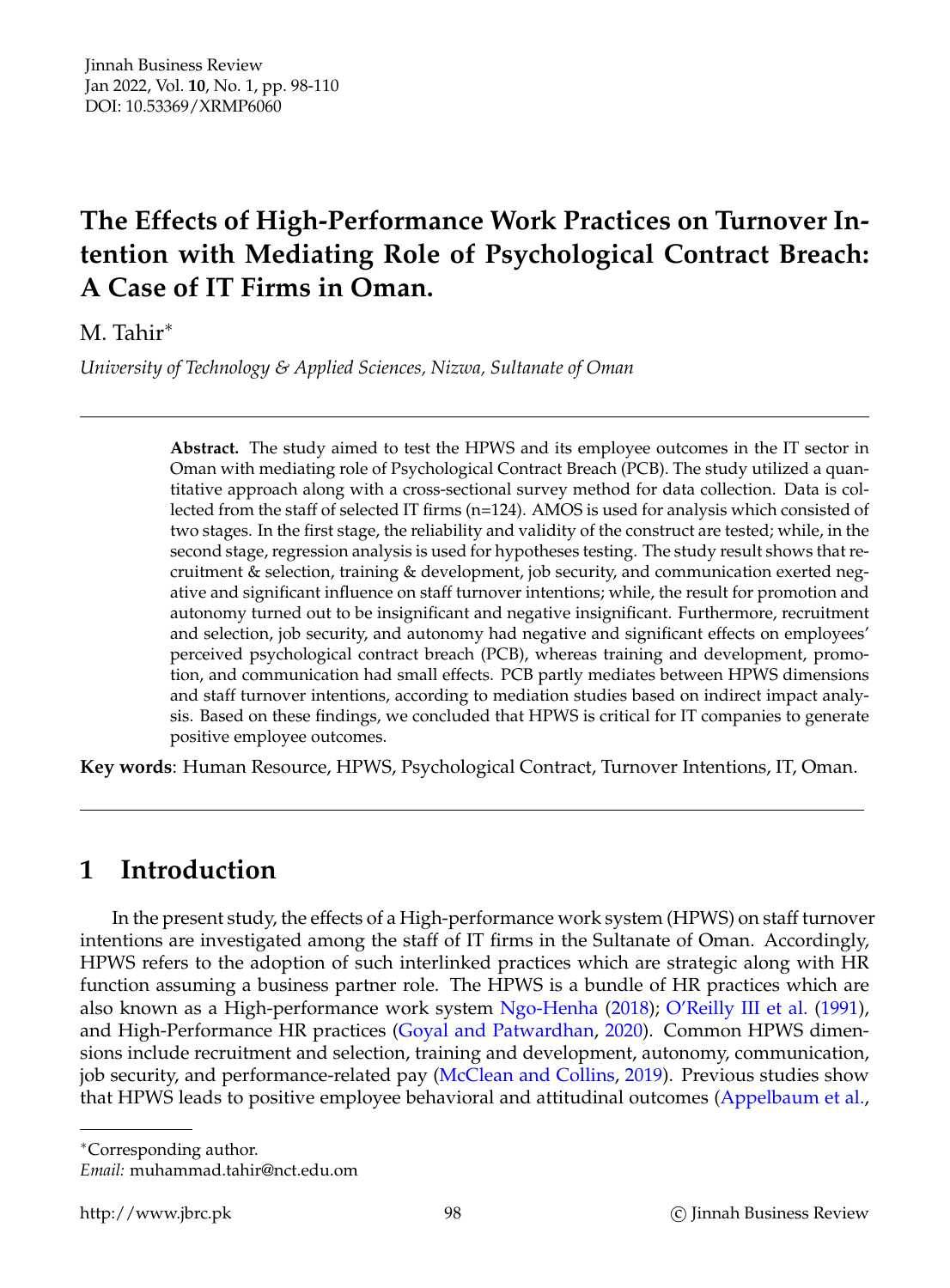[2000;](#page-10-1) [Chen et al.,](#page-10-2) [2018\)](#page-10-2). In the present study, we investigated HPWS and its employee behavioral outcome in a new context of IT sector firms in Oman.

The main problem faced by the IT firms in Oman is that they face talent shortages resulting in problems such as turnover issues among the staff. Furthermore, IT firms lack international competitiveness which can be improved by giving attention to their HR issues [\(Ocen et al.,](#page-11-3) [2017\)](#page-11-3). Thus, the two big challenges for the IT firms in Oman are talent shortage and the high turnover among the IT staff. Keeping in view this background, the study focuses on HPWS to propose it as a viable solution [\(Payne et al.,](#page-12-0) [2015\)](#page-12-0). Thus, the central tenant of this paper is that if IT firms adopt suitable HPWS, it can improve their staff retention which can give IT firms a competitive advantage over competitors and increase international competitiveness as well. So, following are the objectives of this study. First, to assess the impact of HPWS on employee turnover intention. Second, to assess the impact of HPWS on employee PCB. Third, to test if PCB mediates the employee turnover intention relationship.

The theoretical significance of the present study is that it makes two important contributions to the literature. The first contribution is the contextual gap as various studies investigated the influence of HPWS on employees; however, there is a scarcity of such studies in the Omani context. Furthermore, the Omani-based HR and outcome studies mostly focused on the Oil and Gas sector while little known relevant studies are related to the IT sector. Thus, the study aims to fill this contextual gap by testing the influence of HPWS and psychological contract on employees behavior in a new context i.e. IT sector in Oman which can be beneficial for IT firms. Second, the study adopts a joint process approach by testing the PCB as a mediator thus enhancing our understanding of how HPWS leads to employee behavioral outcomes. The integration of the psychological contract breach in the HPWS-turnover intention relationship is significant since it can shed light on the underlying mechanism of how HPWS influences employee behavior. The practical contribution is that the management of the IT firms can use the findings to adjust its HR practices and subsequently utilize staff strategically.

## **2 Literature Review**

#### **2.1 HPWS**

HPWS is a group of HR practices that are interrelated and designed to improve the skills and efforts of staff [\(Armstrong and Taylor,](#page-10-3) [2020;](#page-10-3) [Robinson and Wolfe Morrison,](#page-12-1) [2000\)](#page-12-1). The HPWS is an evolved form of HRM and consistent with the soft version of HRM which is about the treatment of employees with respect, and focus on their wellbeing, and adopting a developmental approach [\(Rousseau,](#page-12-2) [2011\)](#page-12-2). This approach is different from the traditional hard version of HRM which focuses on close monitoring of staff accompanied with detailed rules and regulations and treatment of staff dispassionately [\(Rousseau et al.,](#page-12-3) [2018\)](#page-12-3). The study uses the six-dimensional model of HPWS and details are as follows:

#### **2.1.1 Recruitment & Selection**

Recruitment and selection are about enabling an organization to hire such staff who are fit with the organization and the nature of the job and have suitable attitudes and behavior consis-tent with the organizational goals [\(Said et al.,](#page-12-4) [2021\)](#page-12-4). It is a process of advertising, attracting, and screening suitable candidates for the job and ensuring that such individual is selected who pos-sess suitable work-related knowledge, skills, and abilities [\(Goldstein et al.,](#page-10-4) [2017;](#page-10-4) Milanović et al.,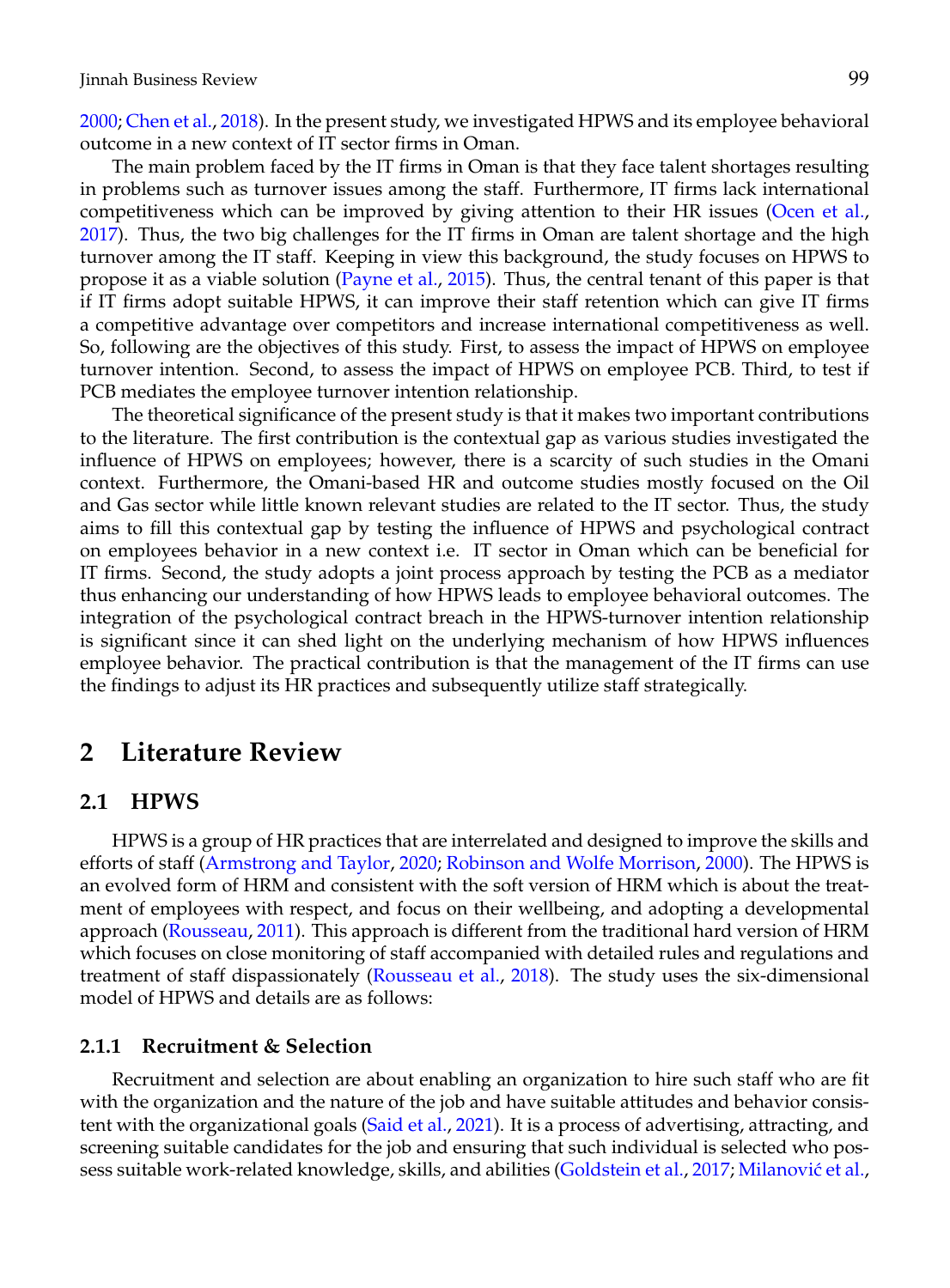[2018\)](#page-11-4). Thus the goal is to ensure organizational human resource needs are efficiently fulfilled at both short and long-term duration [\(Armstrong and Taylor,](#page-10-3) [2020\)](#page-10-3).

#### **2.1.2 Training & Development**

The training & development function is about equipping staff with suitable work-related knowledge, skills, and competencies [\(Murphy et al.,](#page-11-5) [2018;](#page-11-5) [Noe and Kodwani,](#page-11-6) [2018\)](#page-11-6). The training & development function can lead to favorable outcomes such as higher employee flexibility and improved individual and organizational performance [\(Afroz,](#page-10-5) [2018;](#page-10-5) [Armstrong and Taylor,](#page-10-3) [2020;](#page-10-3) [Li et al.,](#page-11-7) [2016\)](#page-11-7). The positive training and development lead to favorable employee outcomes including employee commitment and work performance [\(Schreuder et al.,](#page-12-5) [2020;](#page-12-5) [Slatten et al.,](#page-12-6) [2020\)](#page-12-6).

#### **2.1.3 Promotion Opportunities**

Promotion opportunities are about enabling employees to progress in their careers and move up in the organizational hierarchy [\(Sobaih et al.,](#page-12-7) [2019;](#page-12-7) [Wang et al.,](#page-12-8) [2016\)](#page-12-8). If internal promotion opportunities are provided to staff, it can lead to increased perception of meaningful work and growth opportunities for staff and contribute to other favorable outcomes such as reduced turnover intention and increased motivation [\(Armstrong and Taylor,](#page-10-3) [2020;](#page-10-3) [Busari et al.,](#page-10-6) [2017;](#page-10-6) [Sokhanvar et al.,](#page-12-9) [2018\)](#page-12-9). It also enhances staff commitment, and attachment towards the organization.

#### **2.1.4 Job Security**

Job security is about assuring staff about continuity of their job and not at risk of losing [\(Armstrong and Taylor,](#page-10-3) [2020;](#page-10-3) [Khoo et al.,](#page-11-8) [2017\)](#page-11-8). By providing job security to its staff, an organization can increase its staff commitment and productivity. If organizations provide job security to their employees, it gives staff the psychological safety that their jobs are secure; so they can concentrate on their work rather than being worried about losing the job [\(Lambert et al.,](#page-11-9) [2009\)](#page-11-9).

#### **2.1.5 Autonomy**

Autonomy refers to decision-making power delegated to staff to ensure smooth performance of the work [\(Burcharth et al.,](#page-10-7) [2017;](#page-10-7) [Kotrlik and Higgins,](#page-11-10) [2001\)](#page-11-10). Autonomy is also known as independence, freedom, and discretion provided to staff related to their work. Employees who possess higher autonomy feel being trusted and are motivated to do extra for their organization and job [\(Hess and Jepsen,](#page-11-11) [2009\)](#page-11-11). On the other hand, employees who do not possess enough autonomy, feel pressured, stressed, and intend to leave the organization.

#### **2.1.6 Communication**

In the organizational context, communication from the management of the organization enables employees to clarify issues and work responsibilities and reduce uncertainty and confusion [\(Den Hartog et al.,](#page-10-8) [2013;](#page-10-8) [Xi et al.,](#page-12-10) [2016\)](#page-12-10). Good two-way communication assists employees in understanding why certain decisions are made; while top management also gets feedback from employees on different issues. Effective communication is found to be associated with employee performance, commitment, and trust in the organization [\(Brewster and Hegewisch,](#page-10-9) [2017;](#page-10-9) [Yue et al.,](#page-12-11) [2019\)](#page-12-11).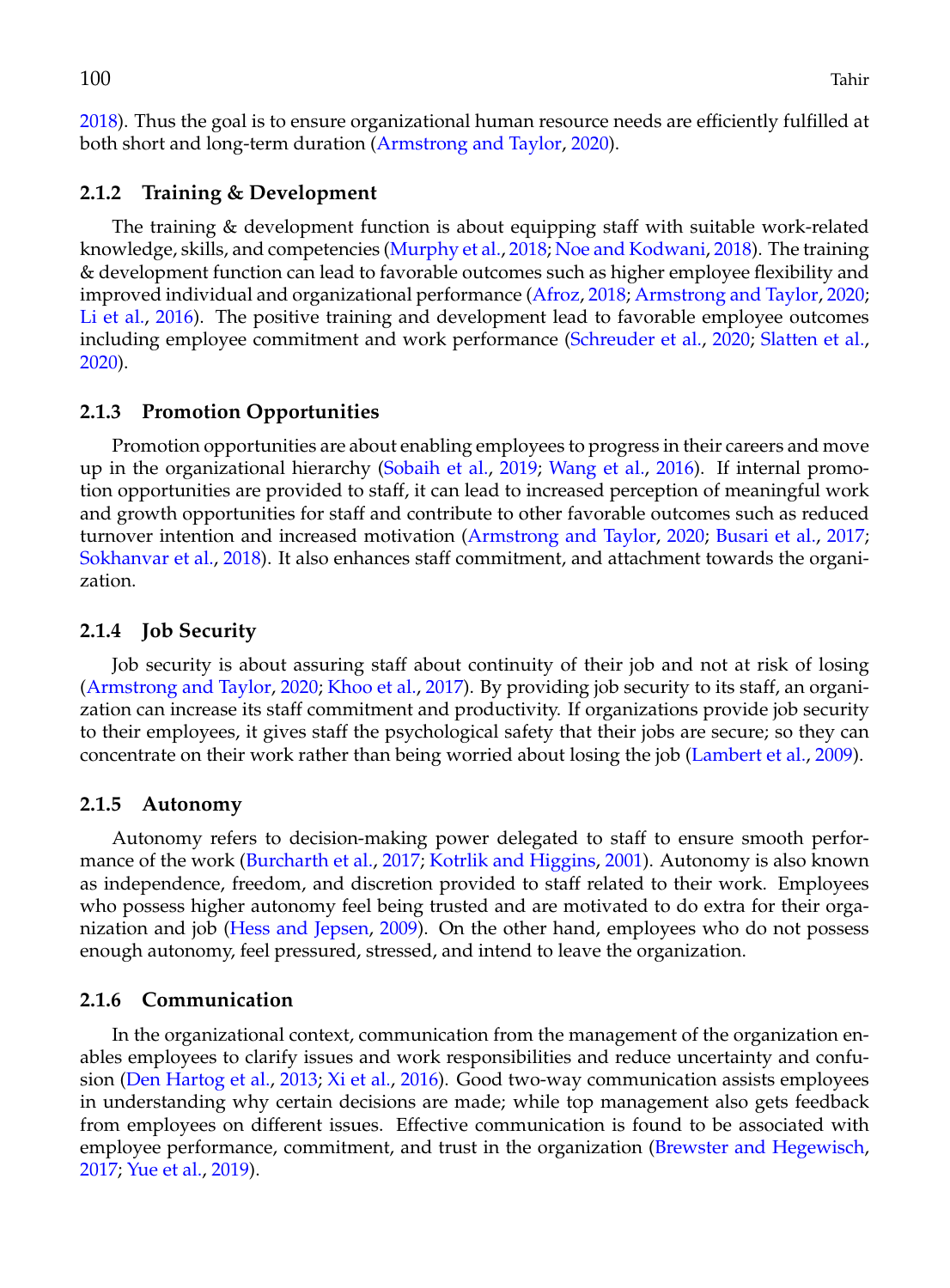### **2.2 Intention to Quit**

Intention to quit refers to the degree to which staff wants to leave the company [\(Chang et al.,](#page-10-10) [2013\)](#page-10-10). Intention to quit is an employee attitude and leads to actual turnover. It is used frequently in management research since it is easier to measure and found to be a good predictor of actual turnover behavior [\(Budhwar and Mellahi,](#page-10-11) [2016;](#page-10-11) [Haider et al.,](#page-11-12) [2020\)](#page-11-12).

#### **2.3 Psychological Contract Breach**

The psychological contract refers to an employee's belief in a reciprocal obligation between the employee and the organization. The psychological contract is a subjective and perceptualbased concept and varies from individual to individual [\(Heffernan and Rochford,](#page-11-13) [2017\)](#page-11-13). Its formation starts from the recruitment process and is shaped based on various events during the employment tenure. The psychological contract is influenced by the relationship between employer and employee and both parties adjust accordingly during this process [\(Forza,](#page-10-12) [2002;](#page-10-12) [Hair Jr et al.,](#page-11-14) [2017\)](#page-11-14). If one party such as an employer or employee fails to perform its duties as per the expectations, it leads to a situation called a 'psychological contract breach. Empirical work shows that employees who perceive that employer fails to fulfill its responsibilities will be dissatisfied with their job and may switch jobs if a suitable alternative opportunity arises [\(Chen](#page-10-2) [et al.,](#page-10-2) [2018;](#page-10-2) [Harley,](#page-11-15) [2020\)](#page-11-15).

#### **2.4 Relationship between HPWS and Employee Turnover Intention**

Previous studies show that if an organization employs HPWS, it creates a supportive work environment and thus further affects the employee's emotional attachment to the organization [\(Chen et al.,](#page-10-2) [2018;](#page-10-2) [Hu and Bentler,](#page-11-16) [1999\)](#page-11-16). Several studies focused on the positive outcomes of HPWP on employees such as job satisfaction and turnover intention [\(Chen et al.,](#page-10-2) [2018;](#page-10-2) [John](#page-11-17)[stone,](#page-11-17) [2016\)](#page-11-17). The study utilizes the AMO theory as proposed by Appelbaum, Bailey, Berg, and Kalleberg for developing the hypothetical model. Accordingly, an individual's performance is based on three functions namely the ability of an individual to perform the relevant task (A), an individual's motivation to perform a certain task (M), and the availability of opportunity for an individual to perform (O). Once, ability, motivation, and opportunity are present, it leads to employee performance. Since HPWS can contribute directly in all three aspects including ability by means of recruitment and training; motivation by means of offering job security and compensation; and opportunity by means of providing autonomy; therefore, we propose that HPWS can influence staff behavior and attitude including the intention to leave. Thus, we propose the following hypotheses;

- *H*1*<sup>a</sup> : Recruitment and selection significantly influence staff turnover intentions.*
- *H*1*<sup>b</sup> : Training and development significantly influences staff turnover intentions.*
- *H*1*<sup>c</sup> : Job security significantly influences staff turnover intentions.*
- *H*1*<sup>d</sup> : Promotion significantly influences staff turnover intentions.*
- *H*1*<sup>e</sup> : Autonomy significantly influences staff turnover intentions.*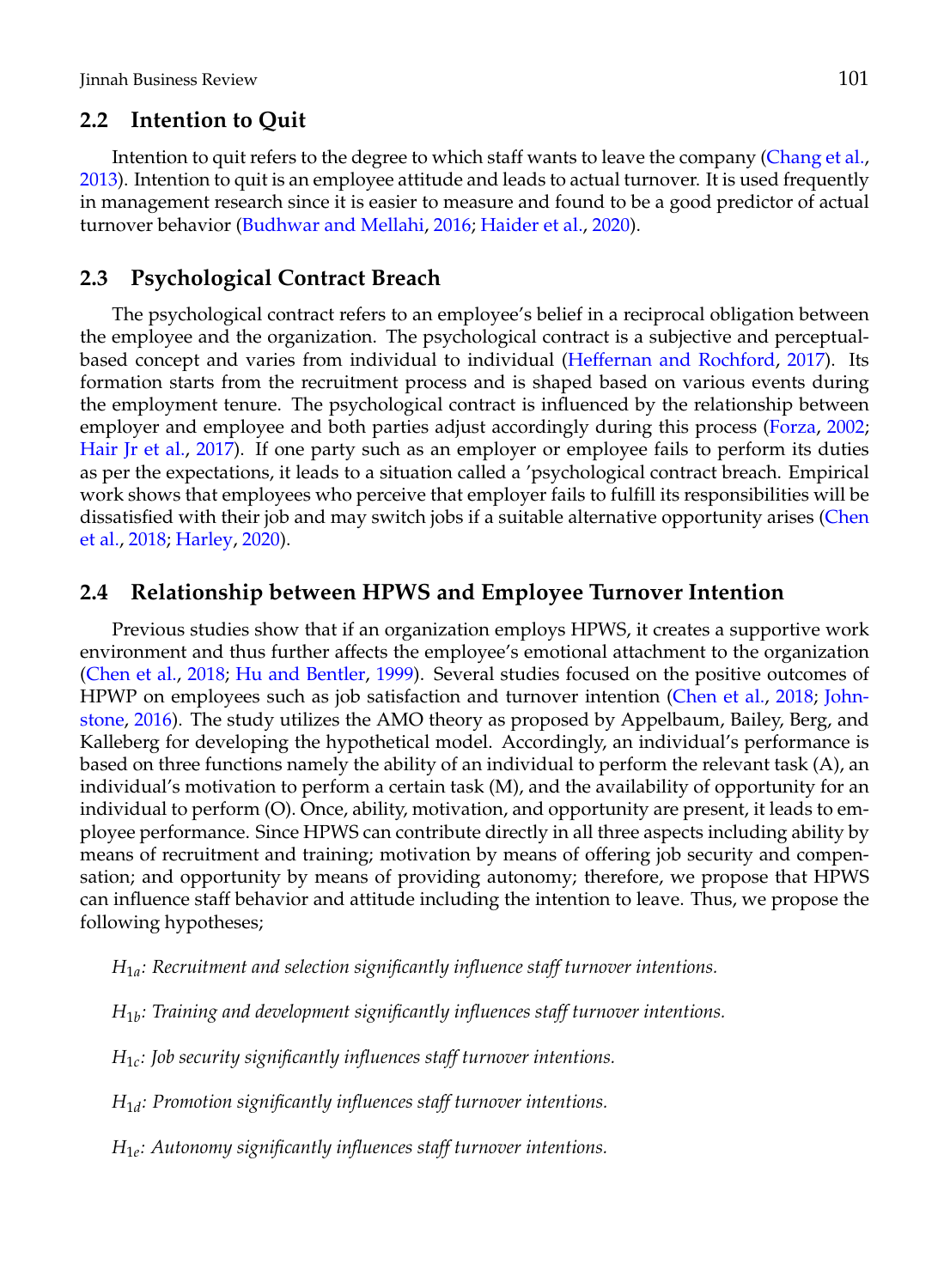$H_{1f}{:}$  Communication significantly influence staff turnover intentions.

## **2.5 Relationship between HPWP and Employee Perception of PCB**

The HPWS dimensions influence PCB since it enables staff to perform at their job and gives a signal about how much value management places on staff. In other words, if an organization implements suitable HPWS, it leads to the fulfillment of staff expectations from the management and at the same time, enables an individual to fulfill the management expectations about performance. Thus, it can be argued that HPWS can influence staff PCB as emphasized in other studies. Based on previous studies' findings, we propose the following hypotheses.

*H*2*<sup>a</sup> : Recruitment and selection has a significant effect on PCB*

*H*2*<sup>b</sup> : Training and development has a significant effects on PCB*

*H*2*<sup>c</sup> : Job security has a significant effect on PCB*

*H*2*<sup>d</sup> : Promotion has a significant effects on PCB*

*H*2*<sup>e</sup> : Autonomy has a significant effect on PCB*

*H*<sup>2</sup> *<sup>f</sup> : Communication has a significant effect on PCB*

## **2.6 Mediating Role of PCB between HPWP and Employee Turnover Intentions**

The relationship between HPWS and employee perceived psychological contract is also established in earlier studies. Furthermore, the perceived psychological contract by employees which is our proposed mediating variable is also found to be influencing staff behavior and attitude including organizational citizenship behavior, intention to quit, job satisfaction, and commitment. If employees perceive a negative or broken psychological contract, it possibly leads to attitudinal changes such as job dissatisfaction among the staff. Employee intention to leave the organization is also an attitudinal outcome of employee PCB. Furthermore, since both HPWP and employee turnover intentions lead to employee turnover intentions, so we propose that in this process, the PCB may work as a mediator. Here, we can use the input, process, and output models. Accordingly, the HPWP works as an input, PCB works as a process, and turnover intention is output. Accordingly, we propose the following hypotheses.

*H*3*<sup>a</sup> : PCB mediate the relationship between recruitment & selection and employee turnover intention.*

*H*3*<sup>b</sup> : PCB mediate the relationship between training & development and employee turnover intention.*

*H*3*<sup>c</sup> : PCB mediate the relationship between job security and employee turnover intention.*

*H*3*<sup>d</sup> : PCB mediate the relationship between promotion and employee turnover intention.*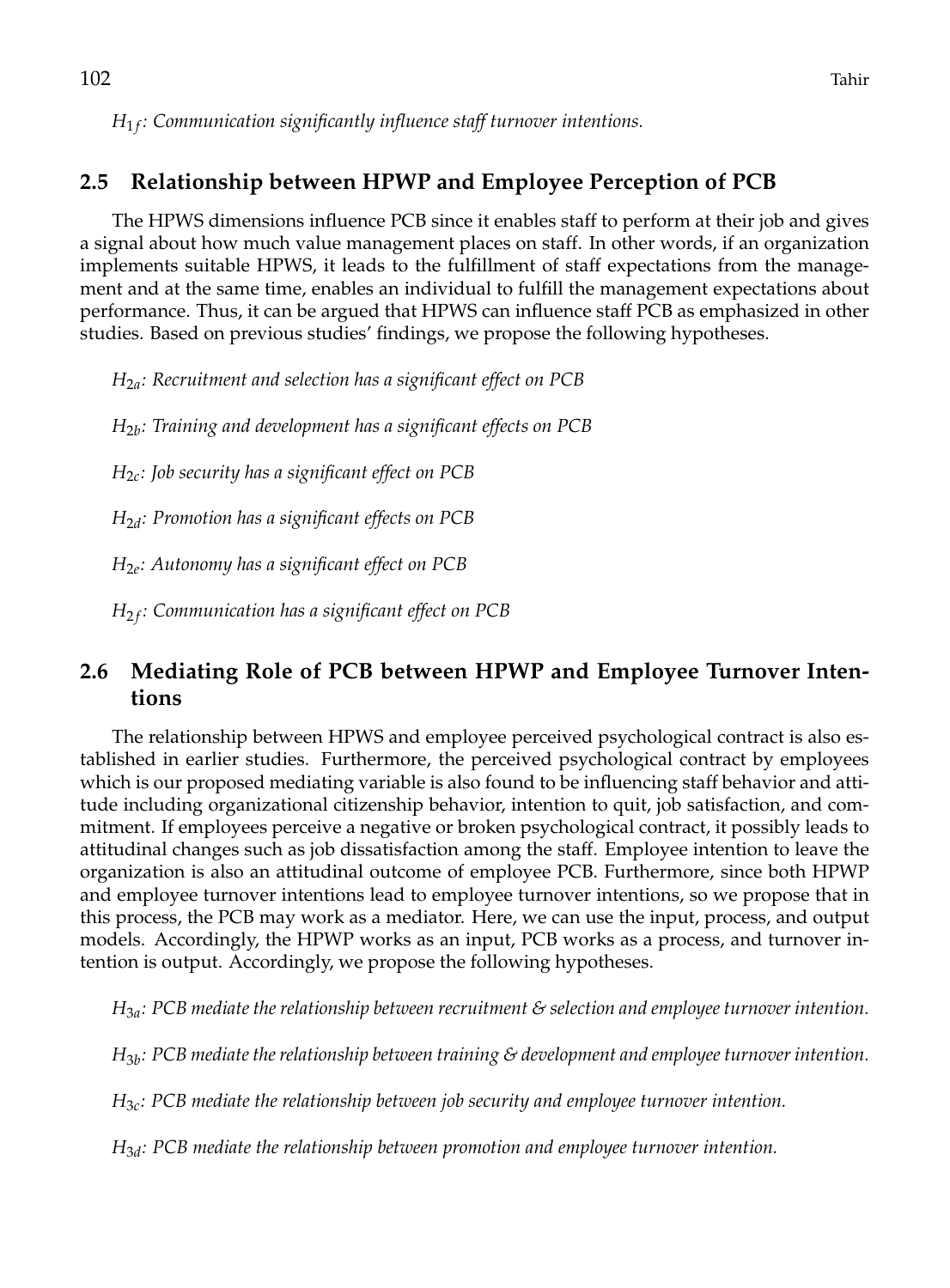*H*3*<sup>e</sup> : PCB mediate the relationship between autonomy and employee turnover intention.*

*H*<sup>3</sup> *<sup>f</sup> : PCB mediate the relationship between communication and employee turnover intention.*

## **3 Research Methodology**

#### **3.1 Research Design**

The study is based on a quantitative approach and used a cross-sectional survey design for data collection. By cross-sectional means a one-time data collection from the participants.

#### **3.2 Population and Sampling**

The population of the study is all employees in the IT Sector in Oman estimated to be around 12000 staff. From this population, 15 IT firms as sampling frame are selected with a population of about 750. We utilized the sample size calculator from [Kotrlik and Higgins](#page-11-10) [\(2001\)](#page-11-10) based on the .03 margin of error, and 5% alpha level, the minimal required sample size is 119.

#### **3.3 Data Collection**

The data is collected using the online Google form tool. A total of 278 questionnaires is distributed among the staff of the selected firms with the help of the HR Office of respective firms. A total of 124 staff members filled the survey with a response rate of 44.6%. The questionnaire was based on an adapted measure.

#### **3.4 Measures**

The scale for HPWS is adapted from Kehoe and Wright consist of 24 items where each dimension is measured by 4 items [\(Kehoe and Wright,](#page-11-18) [2013\)](#page-11-18). The measure for turnover intention consists of 4 items adapted from OReilly Chatman, and Caldwell. PCB is measured by 5 items and adapted from Robinson and Wolfe-Morrison.

#### **3.5 Data Analysis**

Data once collected is checked for any discrepancies and analyzed using the AMOS software. The analysis included Confirmatory Factor Analysis for establishing reliability and validity; and path analysis for hypotheses testing. Mediation analysis is tested using the [Baron and](#page-10-13) [Kenny](#page-10-13) [\(1986\)](#page-10-13) approach by analyzing the indirect effects.

### **4 Results**

#### **4.1 Confirmatory Factor Analysis**

The analysis is based on two stages. In the first stage, Confirmatory Factor Analysis is used as a tool for confirming the reliability and validity of the adopted measures. The second stage consists of path analysis for testing the hypotheses.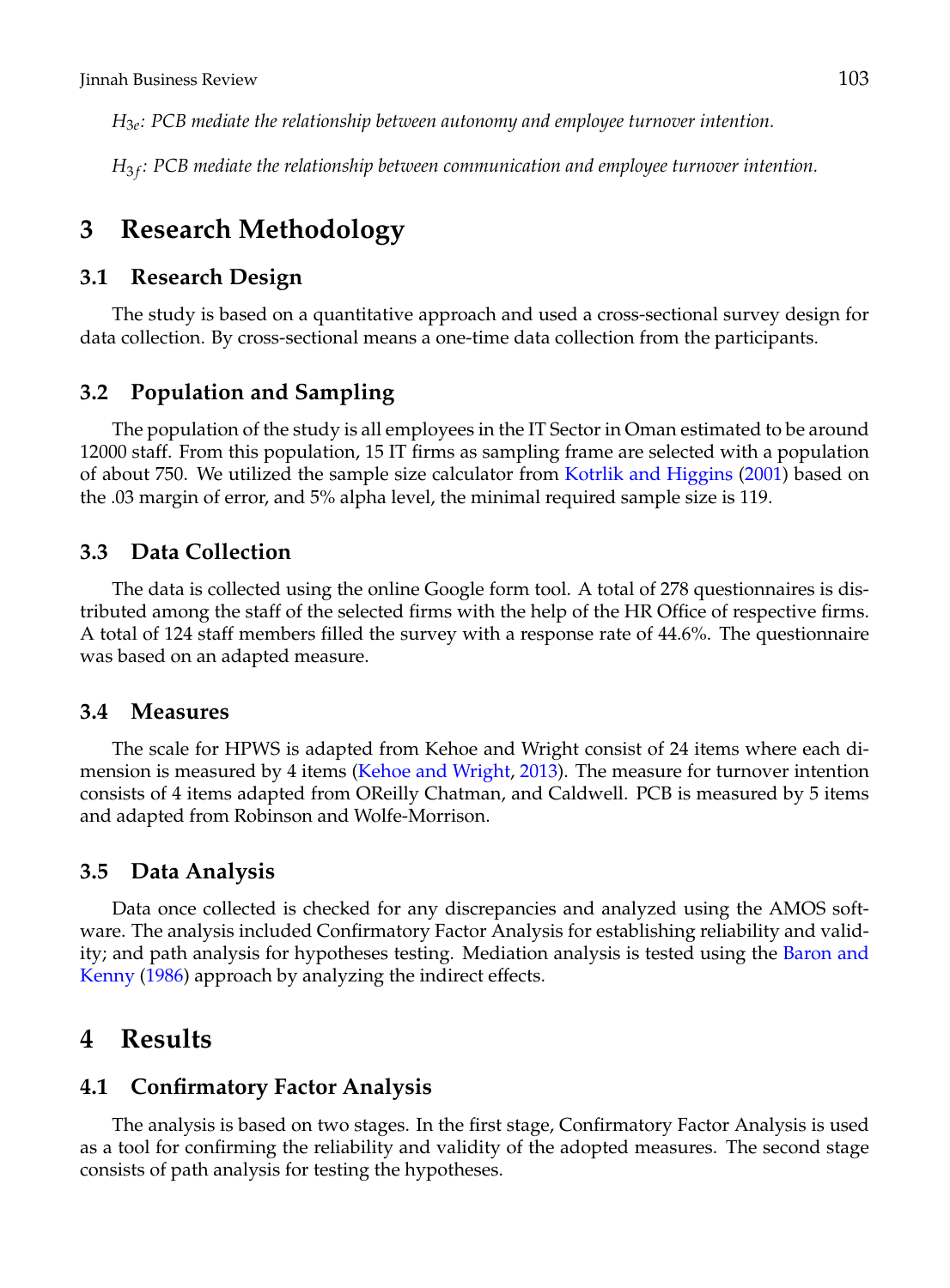

Figure 1: Initial CFA Model

The result of CFA shows that model had good fit statistics including RMR of 0.031, RMSEA of 0.064, GFI of .913, and CFI of .923. The recommended values are provided in the bracket based on the guidelines of [Browne and Cudeck](#page-10-14) [\(1992\)](#page-10-14) and (RMSEA<.08, RMR<.05, GFI>.90, CFI>.90). Since all items factor loadings are greater than 0.60 so it is an indication of satisfactory convergent validity. Furthermore, the AVE is above 0.50 for all constructs and MSV is less than the respective AVE so it is also an indication of good convergent validity. The value of above 0.70 for all Cronbach alpha and composite reliability indicate satisfactory reliability.

[Fornell and Larcker](#page-10-15) [\(1981\)](#page-10-15) guideline is commonly used as a criterion for checking the discriminant validity. The criterion is based on a comparison of the Square root of AVE against inter-construct correlation. Thus, in the above table, the diagonal bold values are the square root of AVE and other values are inter-variable correlation values. The requirement is that the diagonal bold values should be higher than other values in their respective rows and column which are met as can be seen in the table. Thus, we can say that our variables have good discriminant validity.

#### **4.2 Hypotheses Testing**

The results of the model based on the imputed factor score is provided as follows:

Results show that for the first set of hypotheses, recruitment & selection (*β*=-.322, P<.05), training & development (*β*=-,231, P<.05), job security (*β*=-.431, P<.05), and communication (*β*=- .467, P<.05) exerted negative and significant influence on staff turnover intentions; while, the result for promotion (*β*=-.211, P>.05) and autonomy (*β*=-.119, P>.05) turned out to be negative but insignificant. The result for the second set of hypotheses shows that recruitment & selection (*β*=-.554, P<.05), job security (*β*=-.319, P<.05), and autonomy (*β*=-.121, P<.05) exerted negative and significant effects on staff perceived PCB; while, the results for training and development (*β*=-.232, P>.05), promotion (*β*=.091, P>.05), and communication (*β*=.061, P>.05) turned out to be insignificant.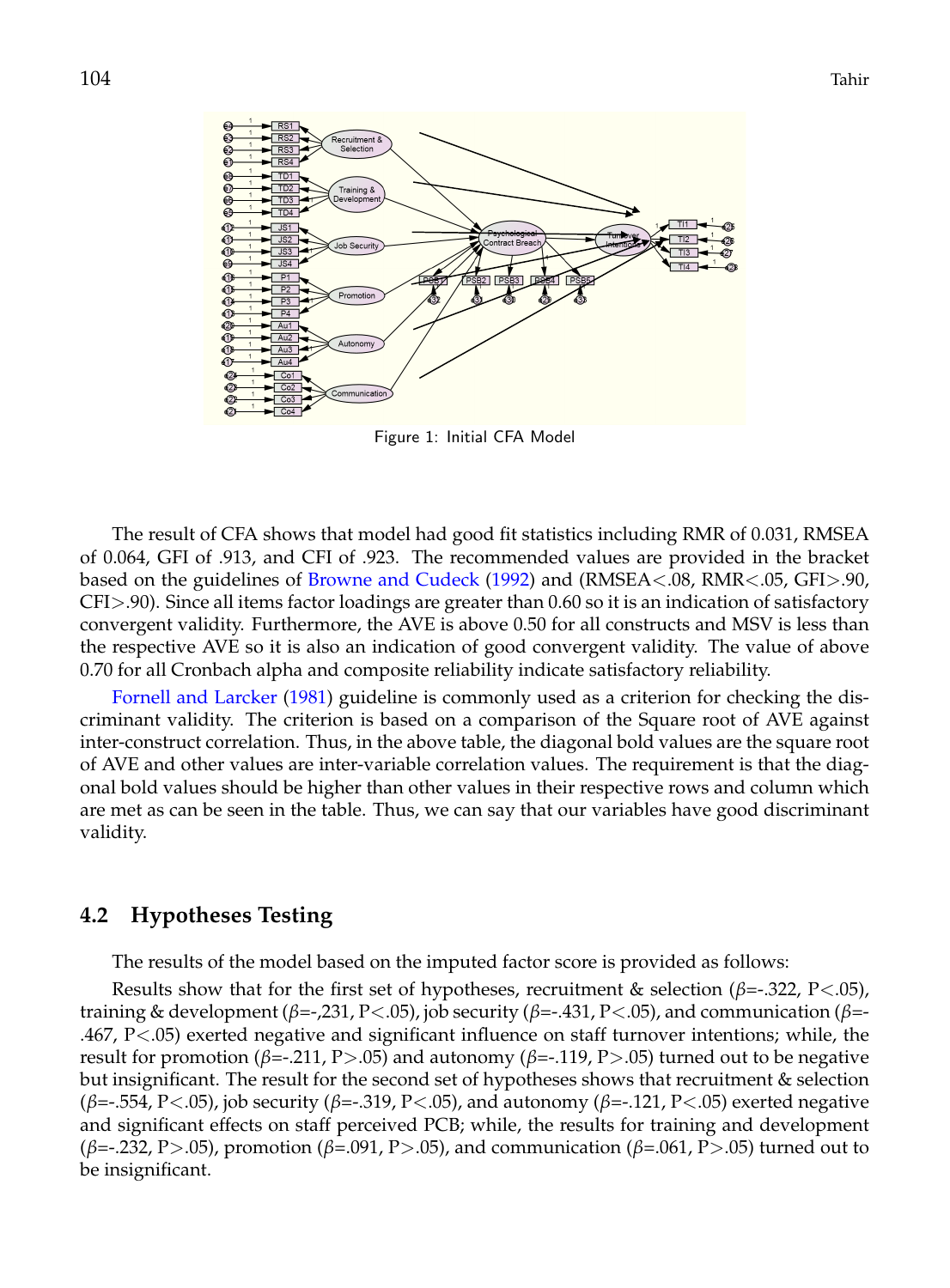### Jinnah Business Review 105

| Variables/ Construct       | <b>Standardized Cronbach</b><br>Items<br>Alpha<br>Factor<br>Loadings |      |      | Composite<br>Reliability | Average<br>Variance<br><b>Extracted</b> | Maximum<br>Shared<br>Variance |  |
|----------------------------|----------------------------------------------------------------------|------|------|--------------------------|-----------------------------------------|-------------------------------|--|
| Recruitment & Selection    | RS1                                                                  | .761 | .880 | .879                     | .648                                    | .321                          |  |
|                            | RS2                                                                  | .866 |      |                          |                                         |                               |  |
|                            | RS3                                                                  | .676 |      |                          |                                         |                               |  |
|                            | Rs4                                                                  | .898 |      |                          |                                         |                               |  |
| Training & Development     | TD1                                                                  | .989 | .924 | .922                     | .748                                    | .327                          |  |
|                            | TD <sub>2</sub>                                                      | .871 |      |                          |                                         |                               |  |
|                            | TD <sub>3</sub>                                                      | .881 |      |                          |                                         |                               |  |
|                            | TD4                                                                  | .841 |      |                          |                                         |                               |  |
| <b>Job Security</b>        | JS1                                                                  | .856 | .760 | .759                     | .759                                    | .225                          |  |
|                            | JS <sub>2</sub>                                                      | .787 |      |                          |                                         |                               |  |
|                            | JS3                                                                  | .934 |      |                          |                                         |                               |  |
|                            | JS4                                                                  | .902 |      |                          |                                         |                               |  |
| Promotion                  | P1                                                                   | .915 | .962 | .961                     | .860                                    | .442                          |  |
|                            | P2                                                                   | .934 |      |                          |                                         |                               |  |
|                            | P <sub>3</sub>                                                       | .956 |      |                          |                                         |                               |  |
|                            | $\mathbf{P}4$                                                        | .905 |      |                          |                                         |                               |  |
| Autonomy                   | Au1                                                                  | .856 | .939 | .938                     | .791                                    | .398                          |  |
|                            | Au2                                                                  | .866 |      |                          |                                         |                               |  |
|                            | Au3                                                                  | .987 |      |                          |                                         |                               |  |
|                            | Au4                                                                  | .843 |      |                          |                                         |                               |  |
| Communication              | Co1                                                                  | .831 | .879 | .878                     | .645                                    | .221                          |  |
|                            | Co2                                                                  | .845 |      |                          |                                         |                               |  |
|                            | Co3                                                                  | .756 |      |                          |                                         |                               |  |
|                            | Co4                                                                  | .778 |      |                          |                                         |                               |  |
| <b>PCB</b>                 | PCB1                                                                 | .881 | .968 | .967                     | .855                                    | .266                          |  |
|                            | PCB <sub>2</sub>                                                     | .831 |      |                          |                                         |                               |  |
|                            | PCB3                                                                 | .982 |      |                          |                                         |                               |  |
|                            | PCB4                                                                 | .945 |      |                          |                                         |                               |  |
|                            | PCB5                                                                 | .976 |      |                          |                                         |                               |  |
| <b>Turnover Intentions</b> | TI1                                                                  | .855 | .943 | .942                     | .804                                    | .387                          |  |
|                            | TI <sub>2</sub>                                                      | .851 |      |                          |                                         |                               |  |
|                            | TI3                                                                  | .893 |      |                          |                                         |                               |  |
|                            | TI4                                                                  | .983 |      |                          |                                         |                               |  |

*Model Fitness: X2=1144, df=367, X2/df= 3.11, RMSEA=.064, RMR=.031, GFI=.913, CFI=.923*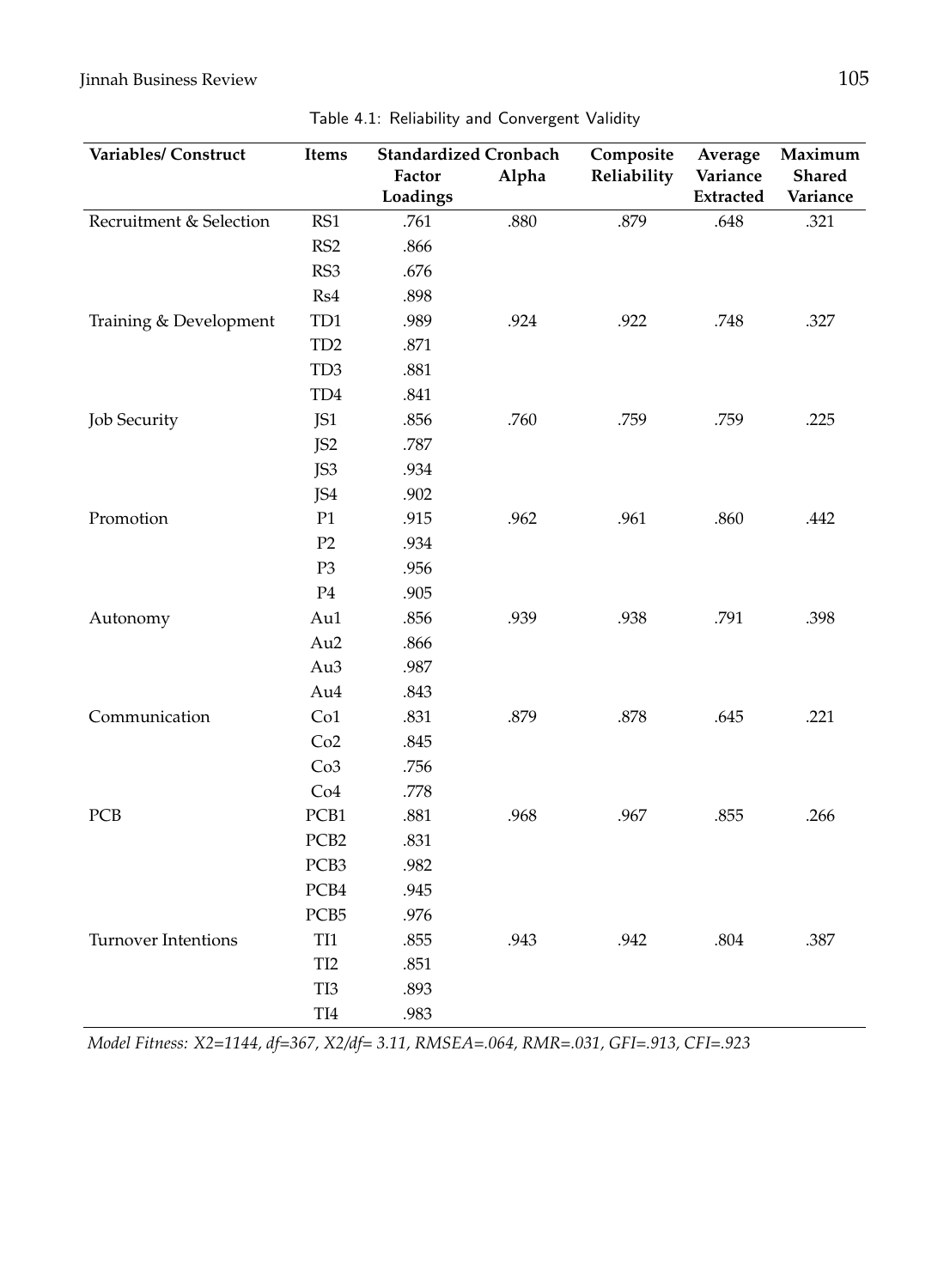|            | 1    | 2 3 4 5 6                                        |  | $\overline{7}$ | -8 |
|------------|------|--------------------------------------------------|--|----------------|----|
|            |      | 552. 454. 691. 581. 581. 584. 698. 805. 805. R&C |  |                |    |
| T&D        |      | .650 .552 .454 .487 .667 .432 .552 .656          |  |                |    |
| JS         |      | .678 .454 .871 .676 .665 .498 .541 .540          |  |                |    |
| Pr         |      | .543 .643 .643 .565 .543 .657 .543 .544          |  |                |    |
| Au         |      | .587 .550 .667 .565 .565 .812 .431 .587 .550     |  |                |    |
| Co         |      | .691 .432 .498 .543 .431 .803 .332 .365          |  |                |    |
| <b>PCB</b> |      | .454 .552 .541 .661 .587 .332 .924 .562          |  |                |    |
| TI         | .552 | .562 .562 .550 .550 .365 .562 .597               |  |                |    |

Table 4.2: Discriminant Validity

Table 4.3: Regression Weights

| H.No.       | Paths    | Estimate | S.E.  | C.R.       | P    | <b>Remarks</b> |
|-------------|----------|----------|-------|------------|------|----------------|
| $H_{1a}$    | R&S>TI   | $-.322$  | 0.045 | $-7.15556$ | .000 | Supported      |
| $H_{1b}$    | T&D>TI   | $-.231$  | 0.054 | $-4.27778$ | .000 | Supported      |
| $H_{1c}$    | IS > TI  | $-.431$  | 0.121 | $-3.56198$ | .000 | Supported      |
| $H_{1d}$    | PR > TI  | $-.211$  | 0.112 | $-1.88393$ | .057 | Not Supported  |
| $H_{1\rho}$ | Au > TI  | $-0.119$ | 0.076 | $-1.56579$ | .061 | Not Supported  |
| $H_{1f}$    | Co > TI  | $-.467$  | 0.123 | $-3.79675$ | .000 | Supported      |
| $H_{2a}$    | R&S>PCB  | $-.554$  | 0.224 | $-2.47321$ | .040 | Supported      |
| $H_{2h}$    | T&D>PCB  | $-.232$  | 0.276 | $-0.84058$ | .081 | Not Supported  |
| $H_{2c}$    | IS > PCB | $-.319$  | 0.098 | $-3.2551$  | .000 | Supported      |
| $H_{2d}$    | Pr > PCB | .091     | 0.081 | 1.123457   | .078 | Not Supported  |
| $H_{2e}$    | Au > PCB | $-.121$  | 0.028 | $-4.32143$ | .000 | Supported      |
| $H_{2f}$    | Co > PCB | .061     | 0.091 | 0.67033    | .234 | Not Supported  |

#### **4.3 Mediation Testing**

The mediation analysis is conducted by treating person-job fit and person-organization fit as independent variables, employee creativity as a dependent variable, and career commitment as mediators. Based on the guideline of Baron and Kenny's classical approach, we analyzed the indirect effects for testing mediation. We performed mediation analysis by using the direct and indirect effects based on bootstrap procedures (5000 samples) and bias-corrected bootstrap confidence interval (90%).

Our analysis of indirect effects shows that recruitment & selection (*β*=-.245, P<.05), training & development (*β*=-.131, P<.05), promotion (*β*=-.167 P<.05), and autonomy (*β*=-.124, P<.05) significantly exert influence on turnover intention while mediated by the PCB, whereas, results for job security and communication turned out to be insignificant. Based on these results, we conclude that PCB partially mediates between HPWS and employee turnover intentions.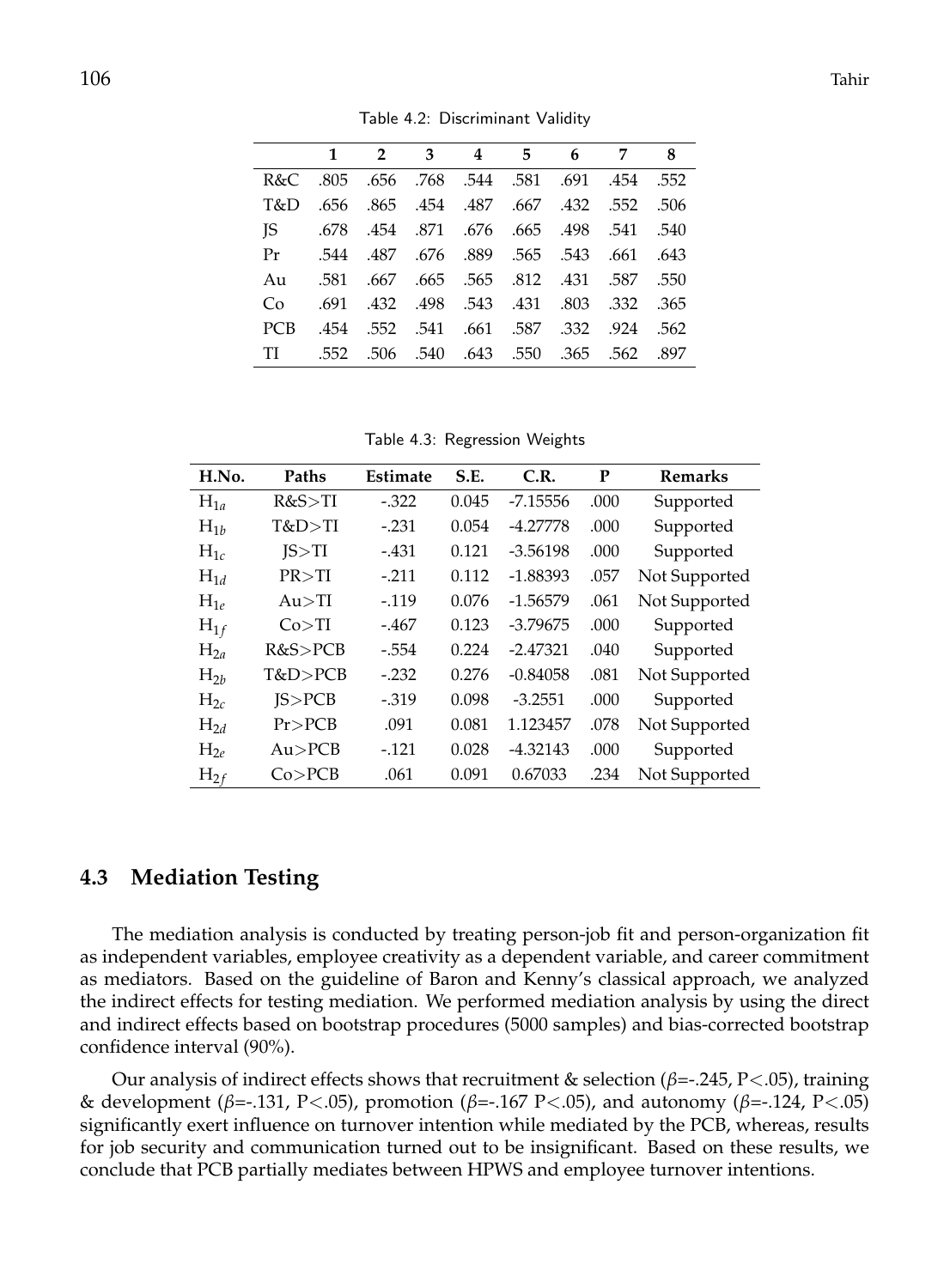| H.No.    | Path          | <b>Total Effects</b> | <b>Direct Effects</b> | <b>Indirect Effects</b> | <b>Remarks</b> |
|----------|---------------|----------------------|-----------------------|-------------------------|----------------|
| $H_{3a}$ | R&S>PCB>TI    | -.567                | $-.322$               | $-.245**$               | Supported      |
| $H_{3b}$ | T&D>PCB>TI    | $-.481$              | $-.231$               | $-131*$                 | Supported      |
| $H_{3c}$ | IS > PCB > TI | $-.403$              | $-.431$               | .028                    | Not Supported  |
| $H_{3d}$ | Pr > PCB > TI | $-.378$              | $-.211$               | $-167*$                 | Supported      |
| $H_{3e}$ | Au > PCB > TI | $-.243$              | $-119$                | $-124*$                 | Supported      |
| $H_{3f}$ | Co > PCB > TI | $-.559$              | -.467                 | $-.092$                 | Not Supported  |

Table 4.4: Mediation Analysis

*\*\*\**<*.001, \*\**<*.01, \**<*.05*

## **5 Discussion**

Testing the effects of HPWS dimensions on employee turnover intention was the first objective of the study. We found support for the effects of HPWS dimensions on staff turnover intention. These findings are matching with the findings of earlier studies including [\(Chen et al.,](#page-10-2) [2018;](#page-10-2) [Den Hartog et al.,](#page-10-8) [2013\)](#page-10-8). The findings are also consistent with the AMO theory. Additionally, we found support for the effects of HPWS dimensions including recruitment & selection, job security, and autonomy on staff PCB. Previous studies also match with the findings of our study. Testing the mediating role of PCB between the HPWS and employee turnover intentions was the third objective of the study. We found partial support for the mediation of PCB since three indirect effects including recruitment & selection, training & development, promotion, and autonomy turned out to be significant thus supporting our mediation hypotheses. These results support the earlier findings and extend our understanding of how HPWS influences staff turnover intention.

## **6 Practical Implications**

This research has a number of practical implications. IT firms in Oman need to give greater attention to the HPWS to fully develop and utilize its talent. IT firms in Oman must monitor staff turnover and PCB perception and take efforts to reduce such negative behavior and attitude among staff. IT firms in Oman need to take an overall developmental approach consistent with the soft version of HRM and based on the philosophy of HPWS to fully develop and engage the staff at work.

## **7 Limitations**

The study limitations are a small sample size, a single method of data collection, and perceptual measure-based data. Future researchers can overcome these limitations by using a more robust method of data collection. Since many demographic factors also influence staff turnover intention so it can also be an avenue for future research by testing demographic factors as mediators or moderators between HPWS and turnover intentions.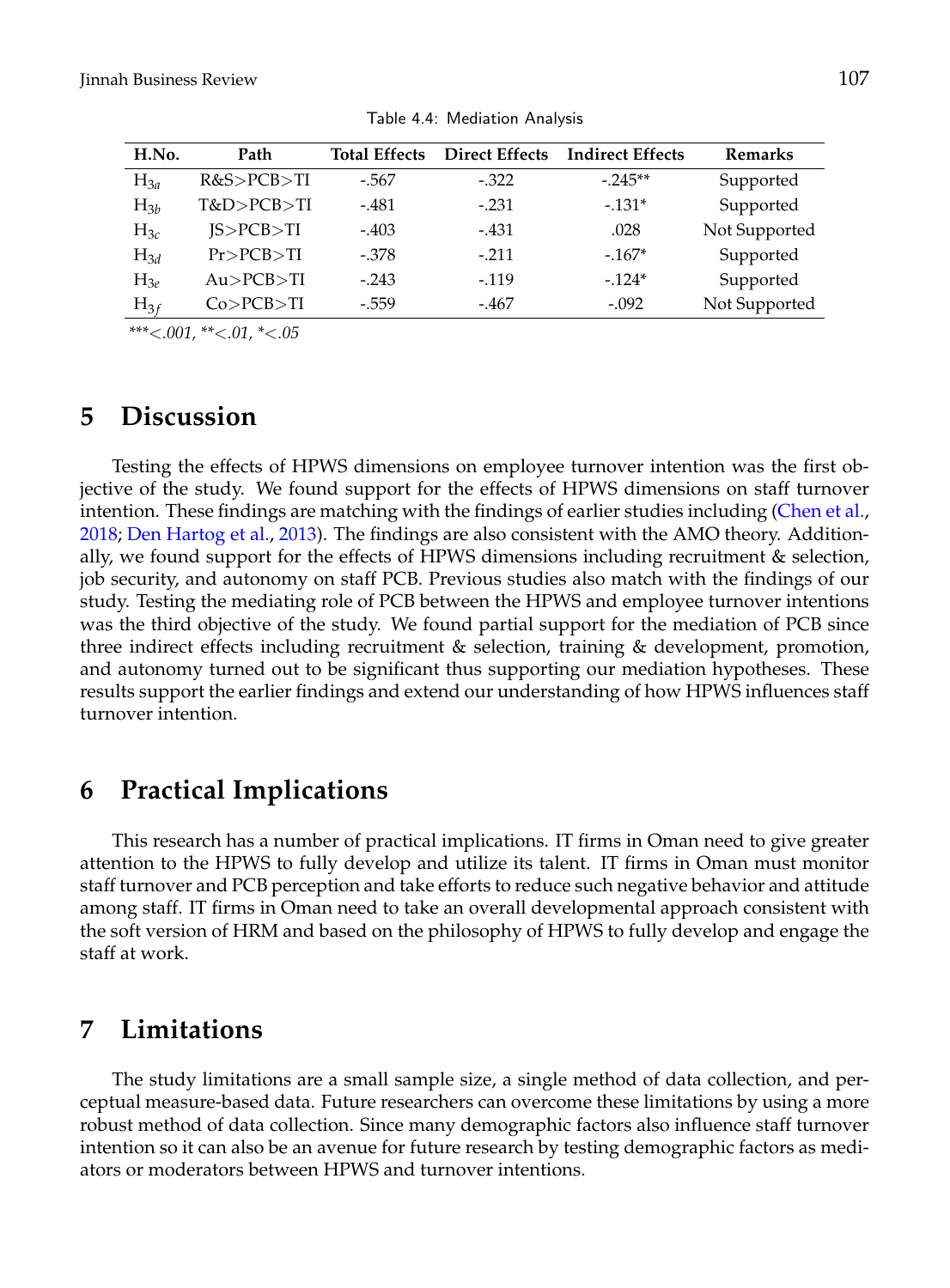# **8 Conclusion**

The results of our research show that HPWS dimensions have an impact on employee turnover intentions and perceived PCB. Furthermore, we discovered evidence supporting PCB's mediation effect between HPWS dimensions and staff turnover intention. As a result, we find that HPWS is a significant predictor of employee behaviour and attitude, indicating the need of paying more attention to HPWS. Our findings add to the HPWS literature by putting its employee outcomes to the test in a new setting. By using a process-oriented approach, we were able to confirm the AMO theory and get a better knowledge of HPWS and its employee results. Overall, we may conclude that HPWS has the potential to greatly influence employee behaviors and attitude, hence improving a company's overall performance and competitiveness.

# **References**

- <span id="page-10-5"></span>Afroz, N. N. (2018). Effects of training on employee performance-a study on banking sector, tangail bangladesh. *Global Journal of Economics and Business–Vol*, 4(1):111–124.
- <span id="page-10-1"></span>Appelbaum, E., Bailey, T., Berg, P., Kalleberg, A. L., and Bailey, T. A. (2000). *Manufacturing advantage: Why high-performance work systems pay off*. Cornell University Press.
- <span id="page-10-3"></span>Armstrong, M. and Taylor, S. (2020). *Armstrong's handbook of human resource management practice*. Kogan Page Publishers.
- <span id="page-10-13"></span>Baron, R. M. and Kenny, D. A. (1986). The moderator–mediator variable distinction in social psychological research: Conceptual, strategic, and statistical considerations. *Journal of personality and social psychology*, 51(6):1173.
- <span id="page-10-9"></span>Brewster, C. and Hegewisch, A. (2017). *Policy and practice in european human resource management: The Price Waterhouse Cranfield survey*. Taylor & Francis.
- <span id="page-10-14"></span>Browne, M. W. and Cudeck, R. (1992). Alternative ways of assessing model fit. *Sociological methods & research*, 21(2):230–258.
- <span id="page-10-11"></span>Budhwar, P. S. and Mellahi, K. (2016). *Handbook of human resource management in the Middle East*. Edward Elgar Publishing.
- <span id="page-10-7"></span>Burcharth, A., Knudsen, M. P., and Søndergaard, H. A. (2017). The role of employee autonomy for open innovation performance. *Business Process Management Journal*.
- <span id="page-10-6"></span>Busari, A. H., Mughal, Y. H., Khan, S. N., Rasool, S., and Kiyani, A. A. (2017). Analytical cognitive style moderation on promotion and turnover intention. *Journal of Management Development*.
- <span id="page-10-10"></span>Chang, W.-J. A., Wang, Y.-S., and Huang, T.-C. (2013). Work design–related antecedents of turnover intention: A multilevel approach. *Human Resource Management*, 52(1):1–26.
- <span id="page-10-2"></span>Chen, Y., Kim, Y.-K., Liu, Z., Wang, G., and Zhao, G. (2018). Can hpws and unions work together to reduce employee turnover intention in foreign mncs in china? In *Advances in Industrial and Labor Relations, 2017: Shifts in Workplace Voice, Justice, Negotiation and Conflict Resolution in Contemporary Workplaces*. Emerald Publishing Limited.
- <span id="page-10-8"></span>Den Hartog, D. N., Boon, C., Verburg, R. M., and Croon, M. A. (2013). Hrm, communication, satisfaction, and perceived performance: A crosslevel test. *Journal of management*, 39(6):1637–1665.
- <span id="page-10-15"></span>Fornell, C. and Larcker, D. F. (1981). Evaluating structural equation models with unobservable variables and measurement error. *Journal of marketing research*, 18(1):39–50.
- <span id="page-10-12"></span>Forza, C. (2002). Survey research in operations management: a process-based perspective. *International journal of operations & production management*.
- <span id="page-10-4"></span>Goldstein, H. W., Pulakos, E. D., Semedo, C., and Passmore, J. (2017). *The Wiley Blackwell handbook of the psychology of recruitment, selection and employee retention*. John Wiley & Sons.
- <span id="page-10-0"></span>Goyal, C. and Patwardhan, M. (2020). Strengthening work engagement through high-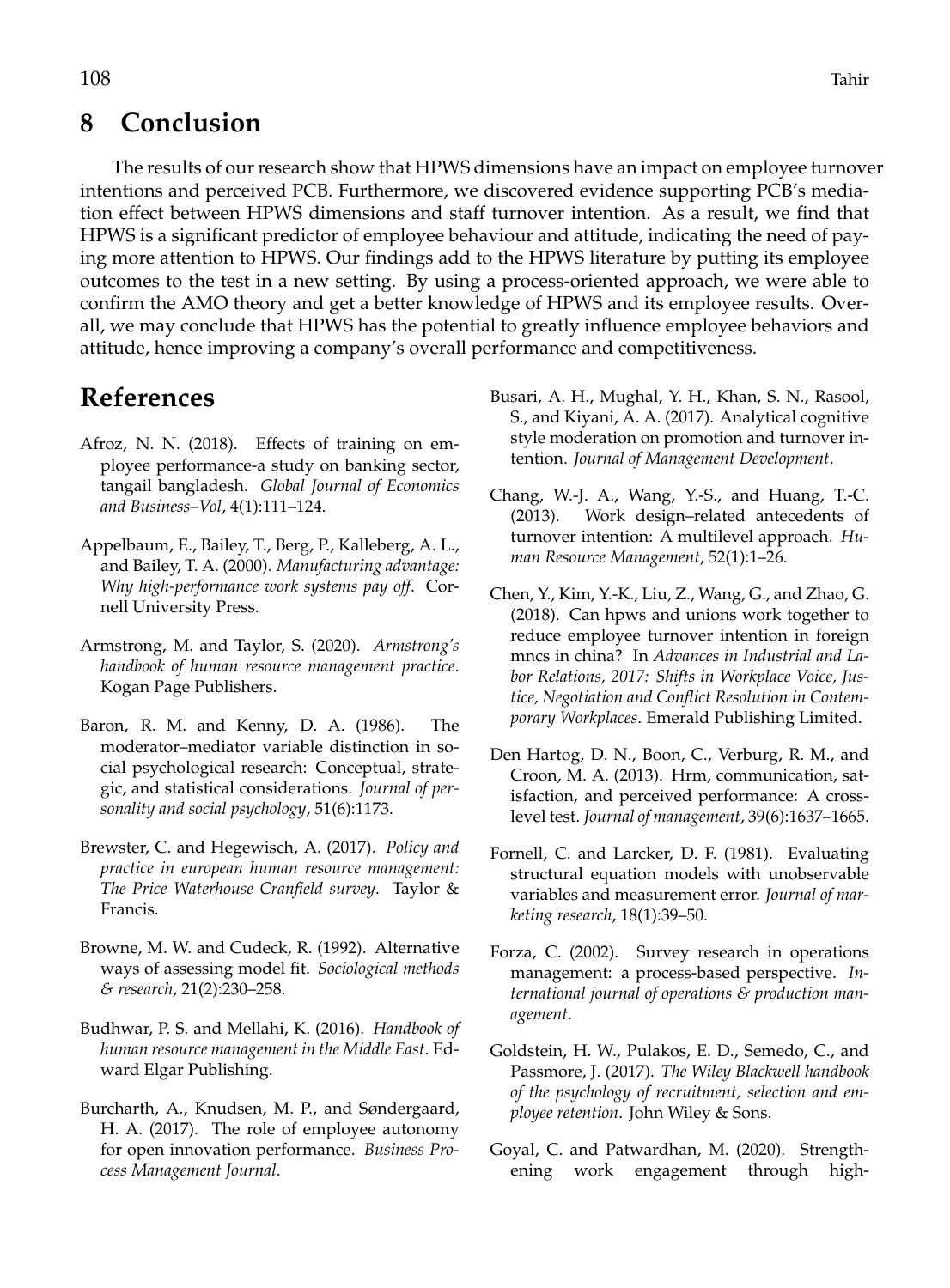performance human resource practices. *International Journal of Productivity and Performance Management*.

- <span id="page-11-12"></span>Haider, S., De-Pablos-Heredero, C., and De-Pablos-Heredero, M. (2020). A three-wave longitudinal study of moderated mediation between highperformance work systems and employee job satisfaction: The role of relational coordination and peer justice climate. *Frontiers in Psychology*, 11:792.
- <span id="page-11-14"></span>Hair Jr, J. F., Sarstedt, M., Ringle, C. M., and Gudergan, S. P. (2017). *Advanced issues in partial least squares structural equation modeling*. saGe publications.
- <span id="page-11-15"></span>Harley, B. (2020). High-performance work systems and employee voice. In *Handbook of research on employee voice*. Edward Elgar Publishing.
- <span id="page-11-13"></span>Heffernan, M. and Rochford, E. (2017). Psychological contract breach and turnover intention: the moderating effects of social status and local ties. *The Irish Journal of Management*, 36(2):99–115.
- <span id="page-11-11"></span>Hess, N. and Jepsen, D. M. (2009). Career stage and generational differences in psychological contracts. *Career development international*.
- <span id="page-11-16"></span>Hu, L.-t. and Bentler, P. M. (1999). Cutoff criteria for fit indexes in covariance structure analysis: Conventional criteria versus new alternatives. *Structural equation modeling: a multidisciplinary journal*,  $6(1):1-55.$
- <span id="page-11-17"></span>Johnstone, S. (2016). Hard and soft hrm. In *Encyclopedia of Human Resource Management*. Edward Elgar Publishing Limited.
- <span id="page-11-18"></span>Kehoe, R. R. and Wright, P. M. (2013). The impact of high-performance human resource practices on employees attitudes and behaviors. *Journal of management*, 39(2):366–391.
- <span id="page-11-8"></span>Khoo, H. Y., Chan, S. L., Leong, C. F., Ng, K. M., and Siam, W. C. (2017). *High performance work system (HPWS) and turnover intention in Malaysia retail industry*. PhD thesis, UTAR.
- <span id="page-11-10"></span>Kotrlik, J. and Higgins, C. (2001). Organizational research: Determining appropriate sample size in survey research appropriate sample size in survey research. *Information technology, learning, and performance journal*, 19(1):43.
- <span id="page-11-9"></span>Lambert, E. G., Hogan, N. L., Moore, B., Tucker, K., Jenkins, M., Stevenson, M., and Jiang, S. (2009). The impact of the work environment on prison staff: The issue of consideration, structure, job variety, and training. *American Journal of Criminal Justice*, 34(3):166–180.
- <span id="page-11-7"></span>Li, J. J., Wong, I. A., and Kim, W. G. (2016). Effects of psychological contract breach on attitudes and performance: The moderating role of competitive climate. *International Journal of Hospitality Management*, 55:1–10.
- <span id="page-11-2"></span>McClean, E. and Collins, C. J. (2019). Expanding the concept of fit in strategic human resource management: An examination of the relationship between human resource practices and charismatic leadership on organizational outcomes. *Human Resource Management*, 58(2):187–202.
- <span id="page-11-4"></span>Milanović, S., DJokić, M., and DJorević, B. (2018). The influence of psychological contract breach on job satisfaction. *Facta Universitatis, Series: Economics and Organization*, pages 203–215.
- <span id="page-11-5"></span>Murphy, K., Torres, E., Ingram, W., and Hutchinson, J. (2018). A review of high performance work practices (hpwps) literature and recommendations for future research in the hospitality industry. *International Journal of Contemporary Hospitality Management*.
- <span id="page-11-0"></span>Ngo-Henha, P. E. (2018). A review of existing turnover intention theories. *International Journal of Economics and Management Engineering*, 11(11):2760–2767.
- <span id="page-11-6"></span>Noe, R. A. and Kodwani, A. D. (2018). *Employee training and development, 7e*. McGraw-Hill Education.
- <span id="page-11-3"></span>Ocen, E., Francis, K., and Angundaru, G. (2017). The role of training in building employee commitment: the mediating effect of job satisfaction. *European Journal of Training and Development*.
- <span id="page-11-1"></span>O'Reilly III, C. A., Chatman, J., and Caldwell, D. F. (1991). People and organizational culture: A profile comparison approach to assessing person-organization fit. *Academy of management journal*, 34(3):487–516.